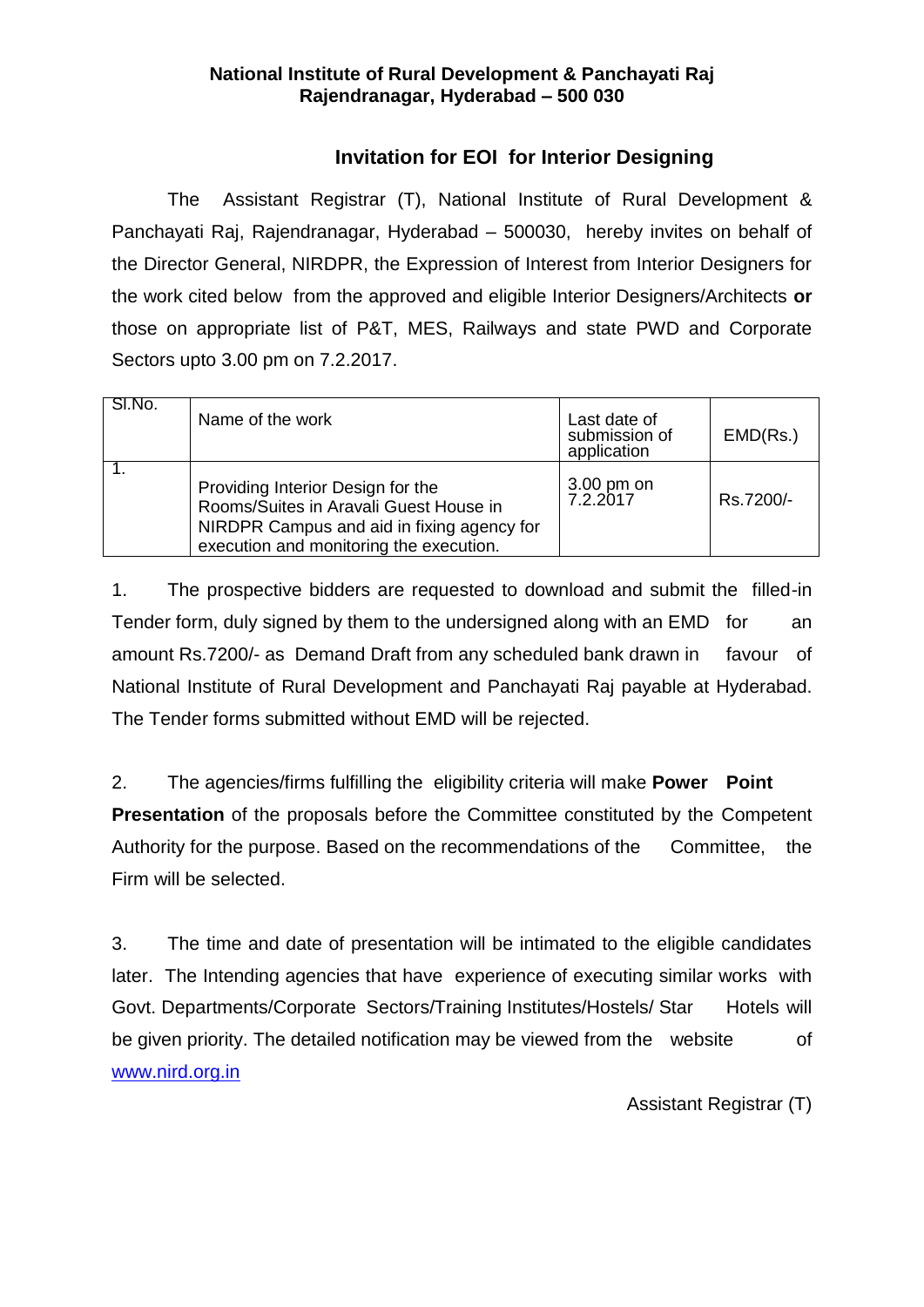# **Tender Document**

 NIRDPR is an apex organisation under the Ministry of Rural Development, Govt. of India. The Institute intends to engage an expert Architectural Agency/Interior Designer/Interior design agency for the interior designing/planning, preparation of bill of quantities/estimates, selecting the agency, getting the work executed according to the design, monitoring the quality of execution, preparing bills, furnishing for effective and judicious use of space of 20 rooms and 6 suites in Aravali Guest House which were constructed in the year 2012 and the rooms are presently in occupiable condition in NIRDPR Campus. The prospective Interior Designers are requested to visit the site to get clear idea about the scope of the work.

#### **1. Scope of work:-**

- (a) preparation of conceptual design and drawings with respect to interior designing/planning, finishing and furnishing work including 3D/walk-through presentation with following items for 20 VIP rooms and 6 Suites at the Guest House .
- (b) Internal arrangement with details of all furniture/seating arrangement for VIP accommodation.
- (c) Interior planning of toilets and other areas to ensure barrier free environment.
- (d) Designing False ceiling, Electrical Installation scheme along with type of luminiare/other gadgets required for the rooms and suites
- (e) Preparation of the detailed estimate of quantities with cost based on prevailing market rates/DSR as Applicable in DSR 2014.
- (f) Preparation of DNIT with detailed specifications of materials for inviting tender for fixing agency and execution of the work of interior designing planning and furnishing etc. as per scope of work.
- (g) Assist NIRDPR in inviting bids, tender evaluation and fixing agency for execution.
- (h) Assist NIRDPR in complete execution of the work, check measurement, bill preparation for the work done in compliance with the design specifications.
- (i) Assist NIRDPR in keeping milestones of execution and quality control.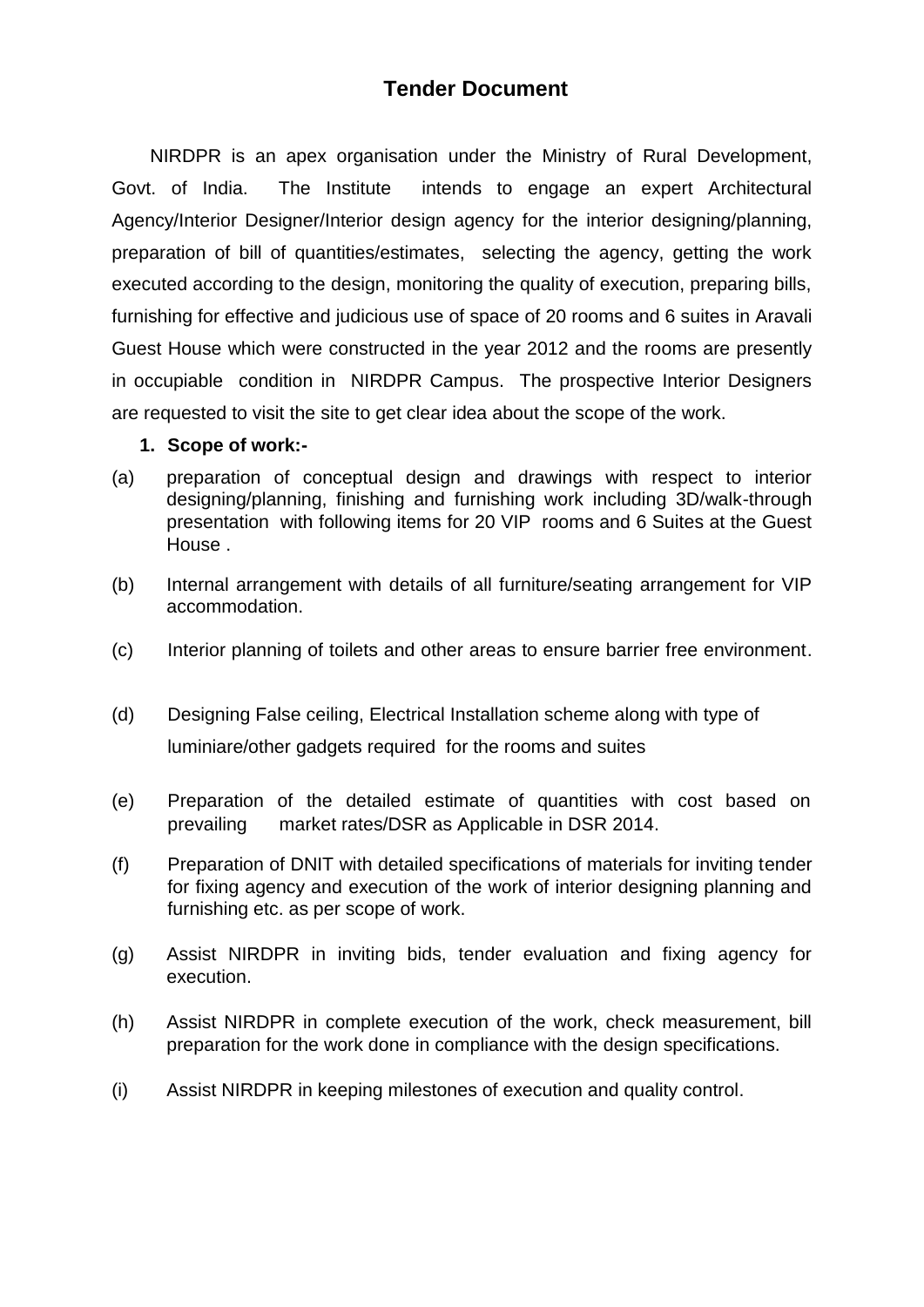#### **2. Selection Process:**

The bidders who must have executed similar works( a proof of such execution must be enclosed) shall make a presentation before a committee along with bill of quantities/estimates for one VIP room and one Suite along with their fee in terms of percentage of the estimated cost of furnishing the VIP room and Suite. The fee shall include as and given separately for (a) the cost of designing, preparation of estimate of one VIP room an Suite, and (b) fixing agency of execution, monitoring the quality execution, preparation of bills and completion of work according to the milestones (Project Management Cost)

### **3**. **Schedule of payment/fee**

The payment will be as follows:

- a) Selection of design/concept and issue of Work Order Complete amount quoted for their part of the work
- b) The Project Management Cost As per the Percentage fee quoted at every bill prepared and approved for payment for the executing agency

## **4. TERMS AND CONDITIONS: -**

- (i) The work shall be carried out as per CPWD Specifications
- (ii) All the stages of consultancy shall be completed by the Architect/Consultant strictly according to the time schedule specified. The work throughout contract period shall be carried out with diligence as time being the essence of the contract. In the event of failure on the part of Architect to provide services for any stage within the time schedule, the authorities levy liquidity damages @ 1% per week for delay in completion of work subject to maximum 10% of the agreement amount. Further for any breach of terms and conditions of the agreement, the In-charge may rescind the contract agreement of the consultant by giving 15 days notice. The in-charge may get the balance work done at the risk and cost of the architect/consultant.
- (iii) The bidder shall carefully study the scope of work to be carried out and site situation through personal visits to the site.
- (iv) The bidders shall note that no deviations from the general terms & conditions of the contract or commercial Conditions with this bid are acceptable & it will be presumed that once bid is submitted, the bidder agrees entirely with it.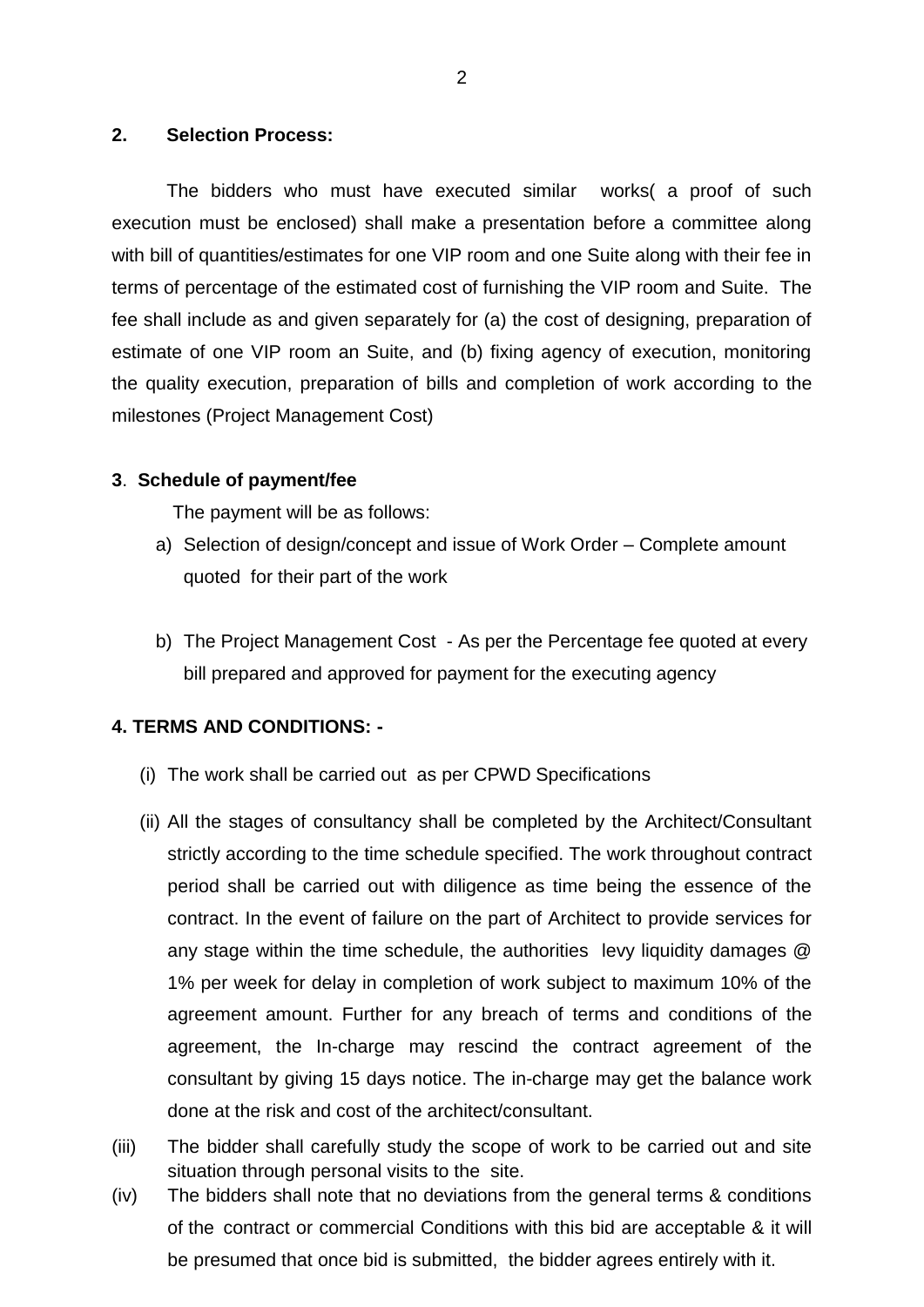- (v) Submissions of tender by the firm/agency/Consultant implies that he has read the instructions and conditions herein contained and has made himself aware of the scope and specifications of the work to be done at site.
- (vi) In the event of any dispute, difference or question arising concerning this consultancy, the matter shall be referred to the Technical Committee and based on its recommendations, DG, NIRDPR's decision is final and binding to the both parties.
- (vii) Any tax or levy of tax such as service tax, VAT, labour-cess etc. as imposed by the Government of India, State Government or local authorities for consultancy services would be borne by the consultant which may either be deducted at source by the Authorities or deposited by the Architect/Consultant at his own level with the concerned authority meaning by that nothing extra shall be paid to the consultant over and above the agreed fees/amount.
- (viii) 5% security will be deducted from the running payments/bills to be submitted by the consultant/Architect and shall be realized after completion of the project to the entire satisfaction of the in-charge.
- (ix) The bidder should furnish the certificate that I/we hereby declare that I/we have not been black-listed, debarred/suspended by any Govt./semi govt/autonomous bodies./corporation/Pvt. Organizations during the last seven years.
- (x) The tender for the works shall remain open for acceptance for a period of **NINETY (90) DAYS** from the date of opening of tender/ ninety (90) days from the date of opening of financial bid (strike out as the case may be). If any tenderer withdraws his tender before the said period or issue of letter of acceptance, whichever is earlier or makes any modifications in the terms and conditions of the tender which are not acceptable to **the department, then the Competent authority shall, without prejudice to any other right or remedy, be at liberty to forfeit 50% of the said Earnest Money as aforesaid Further the tenderer shall not be allowed to participate in the re-tendering process of the work.** In the event the agency/firm whose tender is accepted and the award letter issued, fails to commence the work "along with change in scope, if any" in the prescribed time or abandons work before its completion, **The Government shall without prejudice to any other right or remedy be at liberty to forfeit the whole of the Earnest Money and shall be absolutely at the disposal of the NIRDPR Administration.**